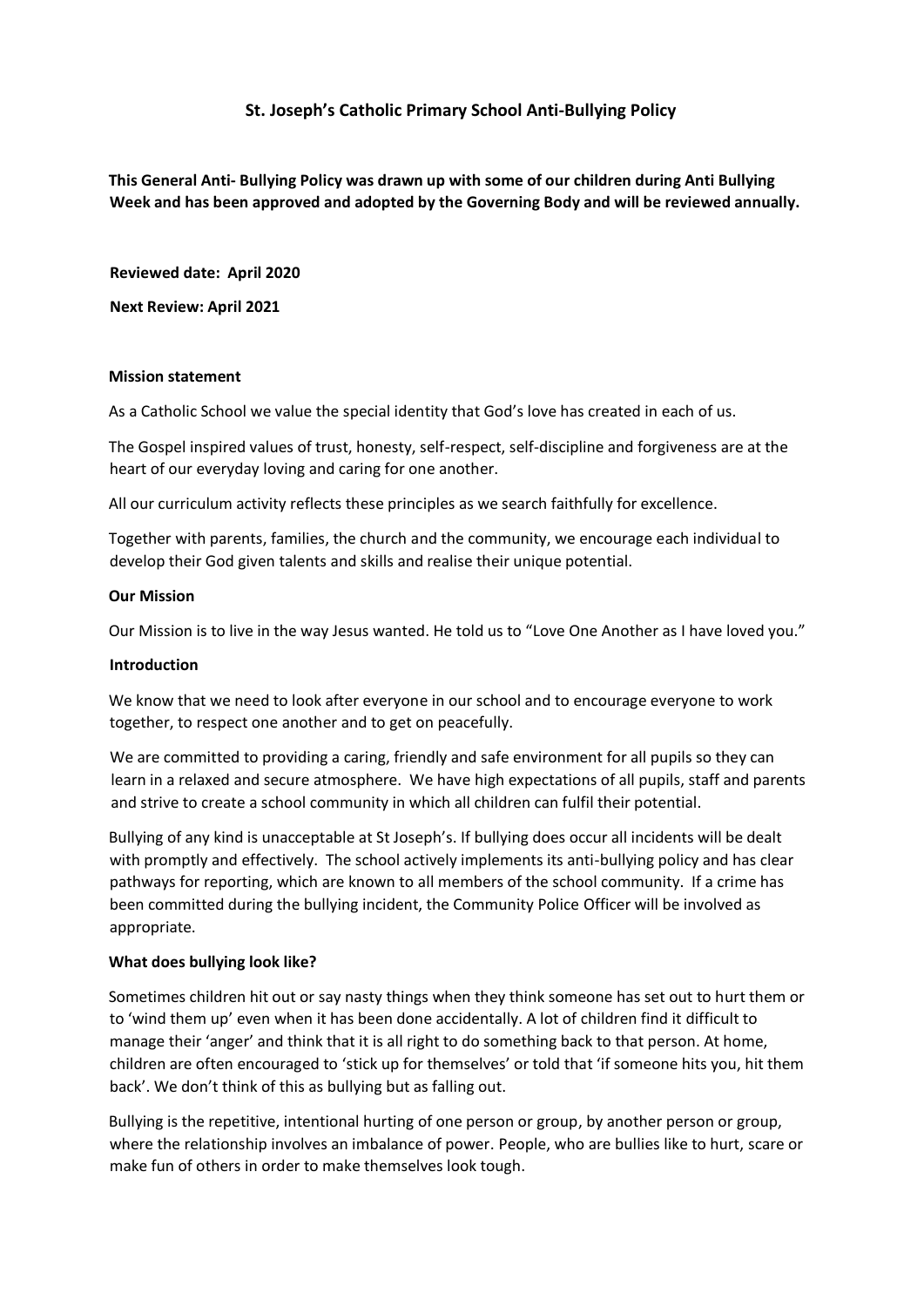## **It might look like this:**

- One child may keep bothering another child or group of children.
- The same child may often hurt or threaten a few different people.
- One child may make other people do nasty things or ignore others.

## **There are different sorts of bullying.**

It may be **verba**l, involving name-calling, making threats or making insulting and nasty remarks.

It may be **physical**, involving hitting, kicking, pinching & biting or damaging another's belongings.

It may be **social**, involving the spread of nasty stories or rumours, leaving people out of games, keeping them from their friends, hiding their things or blackmailing them.

It may be **cyber**, sending nasty texts or spreading rumours on the internet or mobile phones.

There are also differences in how bullying happens. It can be easy to see but it can also be sly and hidden.

## **Why are some people bullied?**

Anyone can be bullied. The reason for bullying can be more or less anything. For example, being too clever or not being clever enough, body shape, hair or skin colour, accent, disability or religion. Children new to the class or school may be bullied.

It may be something personal or to do with family, for example; parents' jobs, homes, way of life or relationship, race, religion, gender. Sometimes it may be because parents or other family members have been falling out with each other. We will not tolerate any of this at St. Joseph's School.

## **How bullying effects people**

People who have looked carefully at bullying have found out that it can spoil people's lives. Some people can shrug it off but for others it can have very serious results

Some children become worried and depressed, they no longer want to come to school and their learning suffers. Others find it hard to trust people, to take part in activities and to make good friendships. They become convinced that they are worthless, that no one likes them and nobody would want to be their friend.

We need to look out for each other and if someone is acting in this way then an adult needs to be told about it.

## **How can we stop bullying from happening?**

It is important to sort out bullying when it happens. But the best way to deal with bullying is to stop it happening in the first place. We can do this by:

- Learning in the classroom about friendship and getting on together.
- Provide training opportunities for the whole school staff body.
- Ensure that children learn to recognise, respect and value the differences between groups of people within the school community (Social, Moral, Spiritual and Cultural education via the curriculum and links to British Values)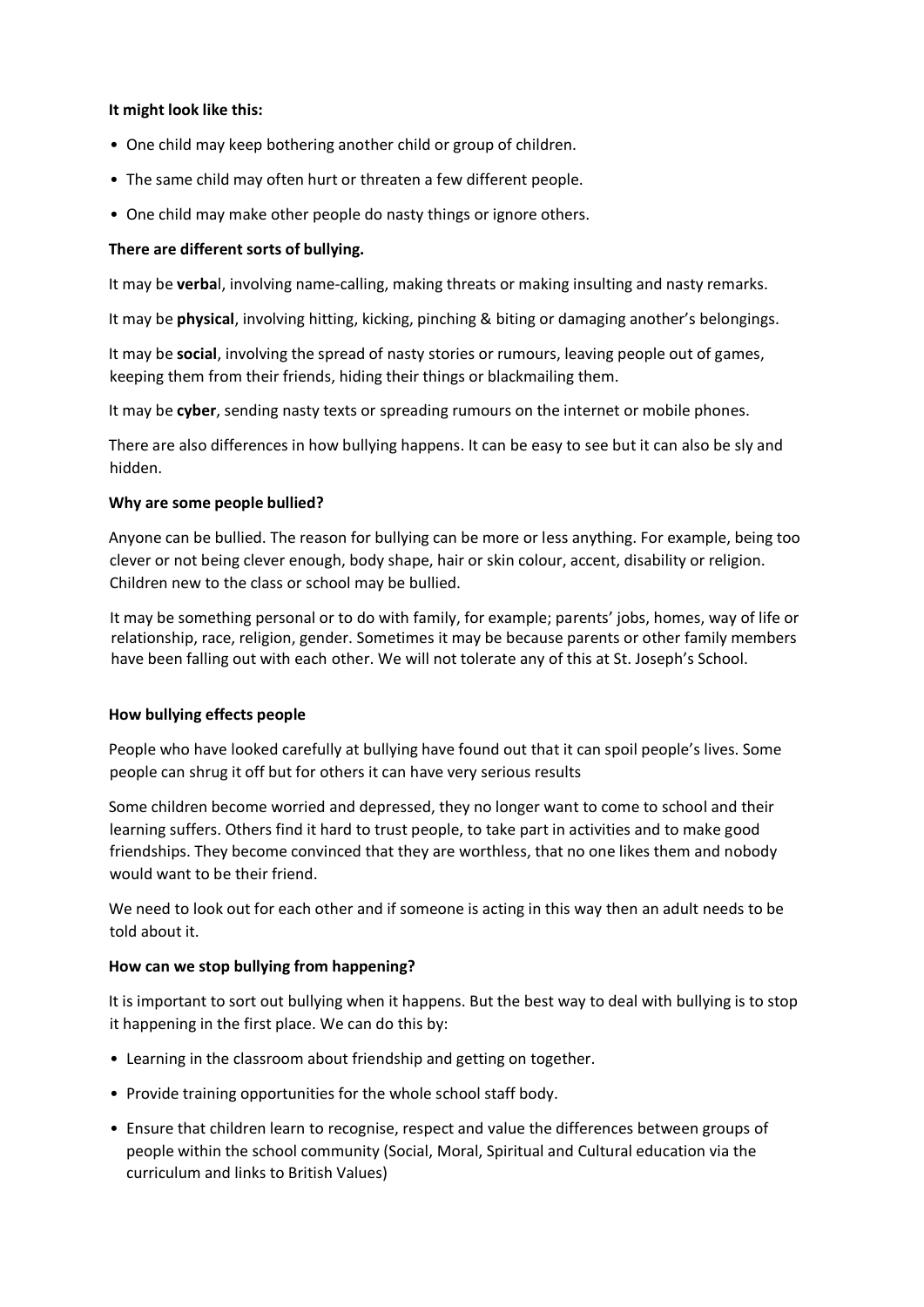- Making school a place where we listen to each other, respect each other and share responsibility.
- Talking about our ideas and feelings and listening to those of others' for example; in 'circle time
- Taking part in class council and sharing ideas with the School Council so that we know as much as possible about what is happening in our school.
- Keeping an eye out for others at playtimes and telling an adult if anything concerns you.
- Playing in the right area, playing by the rules, playing safely and playing fairly

## **How will we deal with bullying?**

We will make sure we tell a teacher and let them deal with it.

### **The teacher should:**

- Talk to everyone involved separately, the person suspected of bullying, the person who has been hurt, children who were nearby and saw what happened.
- Find out from other adults or children in school if anything involving the same people has happened before.
- Clearly write everything down.
- Decide how the bully will be punished and how we can make the victim feel better.
- Make sure that parents are told what has happened.
- Record the incident on CPOMS.
- Ask other adults in school keep an eye on those involved to make sure it doesn't happen again.
- Give time for the person who has been bullied (if he/she feels ok about this) and the bully to talk about their difficulties with an adult and try to sort things out.

## **What might happen to children who behave badly?**

- They may have to miss playing out for a long time.
- They may lose any responsibility or privilege, such as monitor, playing in a school team
- They may have to sit on their own and not be allowed to work with others.
- They may have to be with an adult whenever they are about school.
- They may have a book in which the teacher writes about their behaviour to dads, mums or carers; their dads, mums or carers may have to come to see the teacher regularly.
- They may have to stay at home and not be allowed in school for a while (A fixed term exclusion)
- They may have to leave our school and not be allowed to come here again. A permanent exclusion)

## **Working with Parent & Carers**

It might be that dads, mums or carers disagree with what has happened or think that the teachers have not done the right thing. They need to come to school and talk to Mrs McLaughlin about it. If